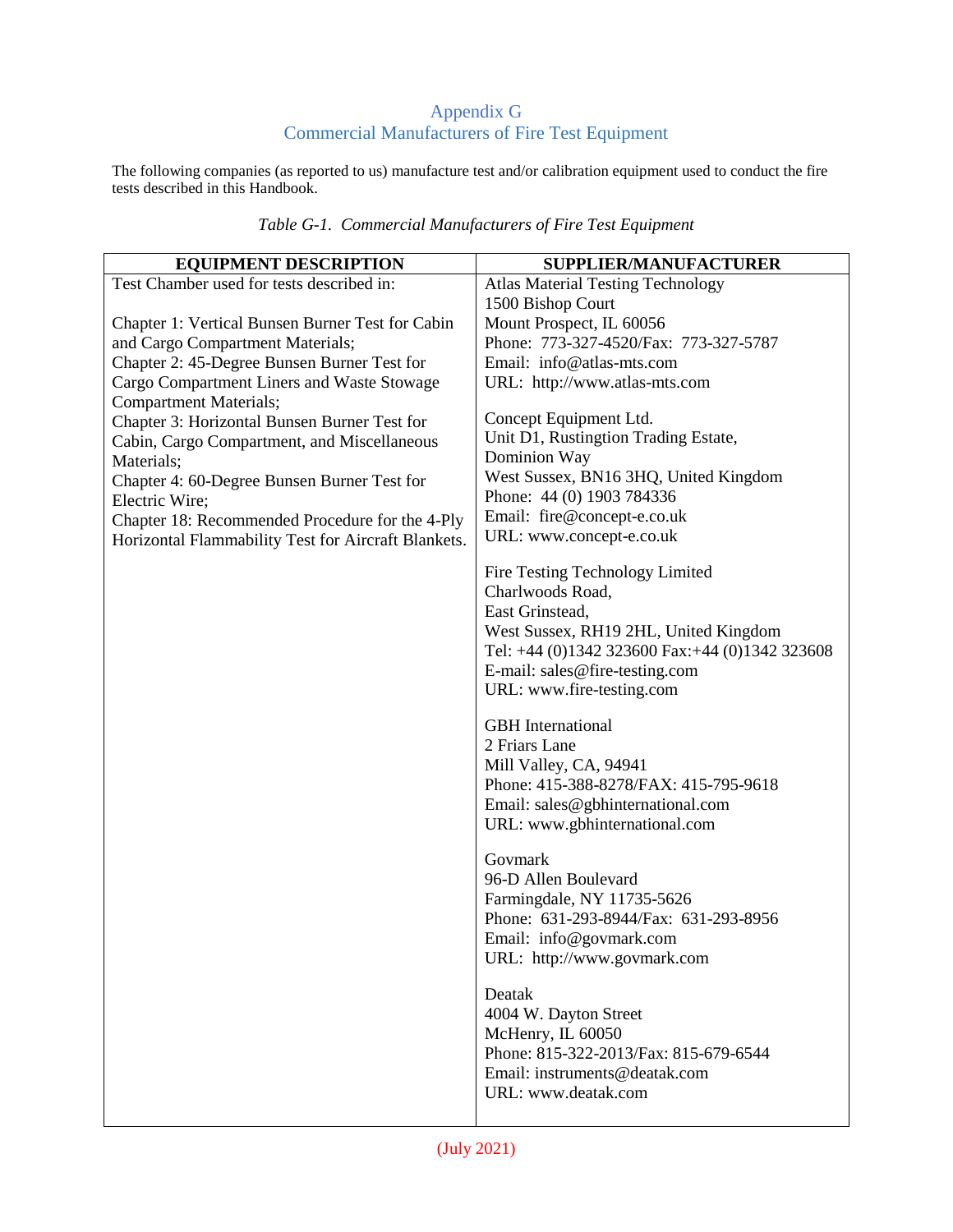| <b>EQUIPMENT DESCRIPTION</b>                              | SUPPLIER/MANUFACTURER                            |
|-----------------------------------------------------------|--------------------------------------------------|
| Test Chamber used for tests described in:                 | Custom Scientific Instruments, Inc.              |
|                                                           | 1125 Conroy Place                                |
| Chapter 1: Vertical Bunsen Burner Test for Cabin          | Forks Industrial Park IV                         |
| and Cargo Compartment Materials;                          | Easton, PA 18040                                 |
| Chapter 2: 45-Degree Bunsen Burner Test for               | Phone: 610-923-6500                              |
| Cargo Compartment Liners and Waste Stowage                | Fax: 610-923-6543                                |
| <b>Compartment Materials;</b>                             | URL: http://www.csi-instruments.com              |
| Chapter 3: Horizontal Bunsen Burner Test for              |                                                  |
| Cabin, Cargo Compartment, and Miscellaneous               | MarlinEngineering, Inc.                          |
| Materials;                                                | 2200 Division Street, Suite A                    |
| Chapter 4: 60-Degree Bunsen Burner Test for               | Bellingham, WA 98226                             |
| Electric Wire;                                            | Phone: 360-671-0155                              |
| Chapter 18: Recommended Procedure for the 4-Ply           | Email: sales@marlinengineer.com                  |
| Horizontal Flammability Test for Aircraft Blankets.       | URL: http://www.marlinengineer.com               |
|                                                           | Thermtech Industries LLC                         |
|                                                           | 8526 South Elwood                                |
|                                                           | Tulsa, OK 74132                                  |
|                                                           | Phone: 918-630-3659                              |
|                                                           | Email: sales@thermtechindustries.com             |
|                                                           | URL: http://www.thermtechindustries.com          |
|                                                           |                                                  |
|                                                           | Ineltec – Equipos de simulación y ensayo, S.L.   |
|                                                           | C/Metal·lurgia, 8 - Pol. Ind. Les Goules         |
|                                                           | 08551 Tona - Barcelona, Spain                    |
|                                                           | Phone: +34 938 601 500                           |
|                                                           | E-mail: ineltec@ineltec.es                       |
|                                                           | URL: www.ineltec.es                              |
|                                                           | (excluding test chamber described in Chapter 4). |
| Test Apparatus described in:                              | Ineltec - Equipos de simulación y ensayo, S.L.   |
|                                                           | C/Metal·lurgia, 8 - Pol. Ind. Les Goules         |
| Chapter 4: 60-Degree Bunsen Burner Test for               | 08551 Tona - Barcelona, Spain                    |
| Electric Wire.                                            | Phone: +34 938 601 500                           |
|                                                           | E-mail: ineltec@ineltec.es                       |
|                                                           | URL: www.ineltec.es                              |
| Rate of Heat Release Apparatus described in:              | Fire Testing Technology Limited                  |
|                                                           | Charlwoods Road,                                 |
|                                                           | East Grinstead,                                  |
| Chapter 5: Heat Release Rate Test for Cabin<br>Materials. | West Sussex, RH19 2HL, United Kingdom            |
|                                                           | Tel: +44 (0)1342 323600 Fax: +44 (0)1342 323608  |
|                                                           | E-mail: sales@fire-testing.com                   |
|                                                           | URL: www.fire-testing.com                        |
|                                                           |                                                  |
|                                                           | <b>GBH</b> International                         |
|                                                           | 2 Friars Lane                                    |
|                                                           | Mill Valley, CA, 94941                           |
|                                                           | Phone: 415-388-8278/FAX: 415-795-9618            |
|                                                           | Email: sales@gbhinternational.com                |
|                                                           | URL: www.gbhinternational.com                    |
|                                                           |                                                  |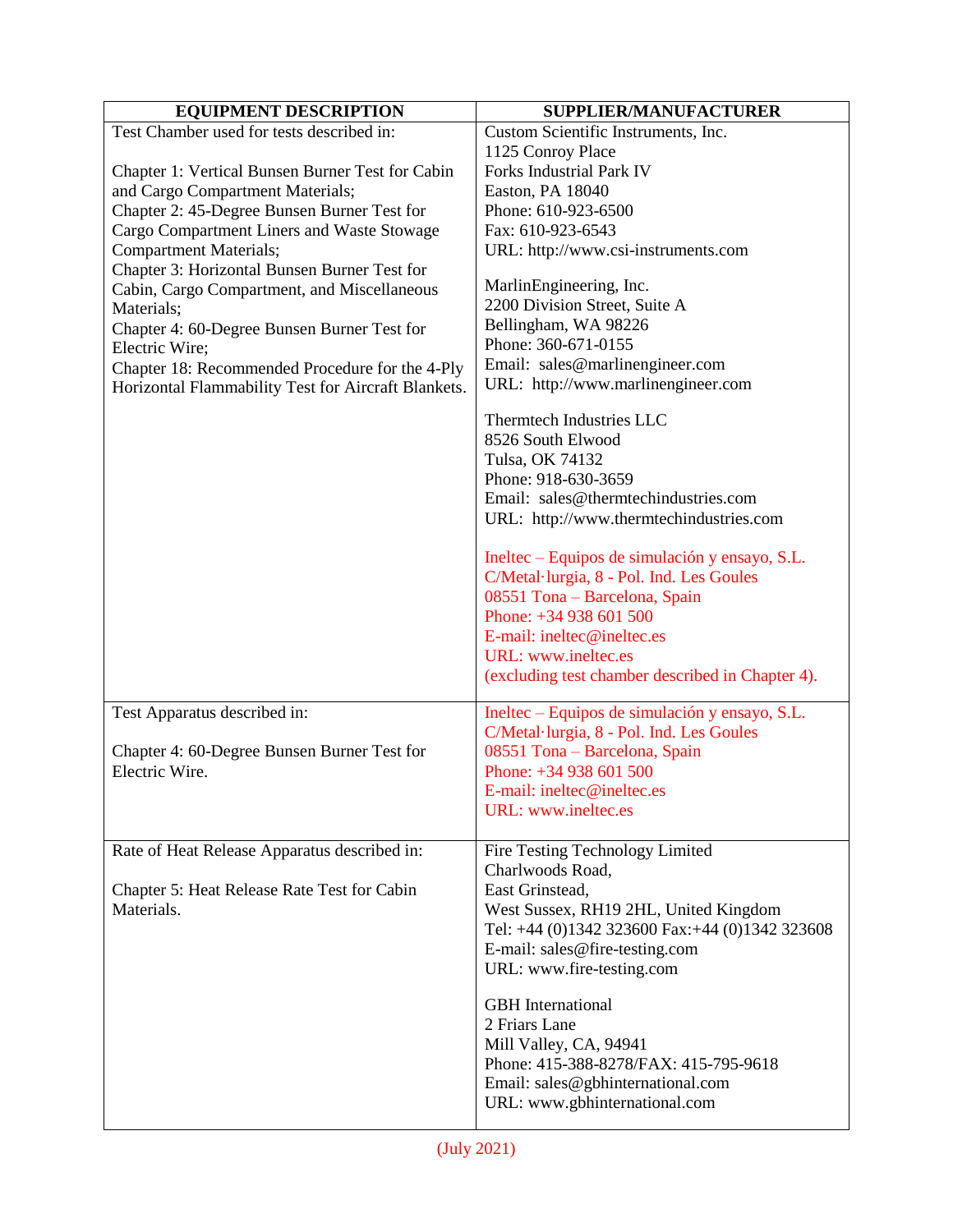| <b>EQUIPMENT DESCRIPTION</b>                                                                                                                 | SUPPLIER/MANUFACTURER                                                                                                                                                                                           |
|----------------------------------------------------------------------------------------------------------------------------------------------|-----------------------------------------------------------------------------------------------------------------------------------------------------------------------------------------------------------------|
| Rate of Heat Release Apparatus described in:<br>Chapter 5: Heat Release Rate Test for Cabin                                                  | Concept Equipment Ltd.<br>Unit D1, Rustingtion Trading Estate,<br>Dominion Way                                                                                                                                  |
| Materials                                                                                                                                    | West Sussex, BN16 3HQ, United Kingdom<br>Phone: 44 (0) 1903 784336<br>Email: fire@concept-e.co.uk                                                                                                               |
|                                                                                                                                              | URL: www.concept-e.co.uk                                                                                                                                                                                        |
|                                                                                                                                              | Govmark<br>96-D Allen Boulevard<br>Farmingdale, NY 11735-5626<br>Phone: 631-293-8944/Fax: 631-293-8956<br>Email: info@govmark.com<br>URL: http://www.govmark.com                                                |
|                                                                                                                                              | Custom Scientific Instruments, Inc.<br>1125 Conroy Place<br>Forks Industrial Park IV<br>Easton, PA 18040<br>Phone: 610-923-6500<br>Fax: 610-923-6543<br>URL: http://www.csi-instruments.com                     |
|                                                                                                                                              | MarlinEngineering, Inc.<br>2200 Division Street, Suite A<br>Bellingham, WA 98226<br>Phone: 360-671-0155<br>Email: sales@marlinengineer.com<br>URL: http://www.marlinengineer.com                                |
|                                                                                                                                              | Deatak<br>4004 W. Dayton Street<br>McHenry, IL 60050<br>Phone: 815-322-2013/Fax: 815-679-6544<br>Email: instruments@deatak.com<br>URL: www.deatak.com                                                           |
|                                                                                                                                              | Ineltec – Equipos de simulación y ensayo, S.L.<br>C/Metal·lurgia, 8 - Pol. Ind. Les Goules<br>08551 Tona - Barcelona, Spain<br>Phone: +34 938 601 500<br>E-mail: ineltec@ineltec.es<br>URL: www.ineltec.es      |
| Smoke Density Chamber described in:<br>Chapters 6: Smoke Test for Cabin Materials;<br>Chapter 19: Smoke Test for Insulated Aircraft<br>Wire. | Concept Equipment Ltd.<br>Unit D1, Rustingtion Trading Estate,<br>Dominion Way<br>West Sussex, BN16 3HQ, United Kingdom<br>Phone: 44 (0) 1903 784336<br>Email: fire@concept-e.co.uk<br>URL: www.concept-e.co.uk |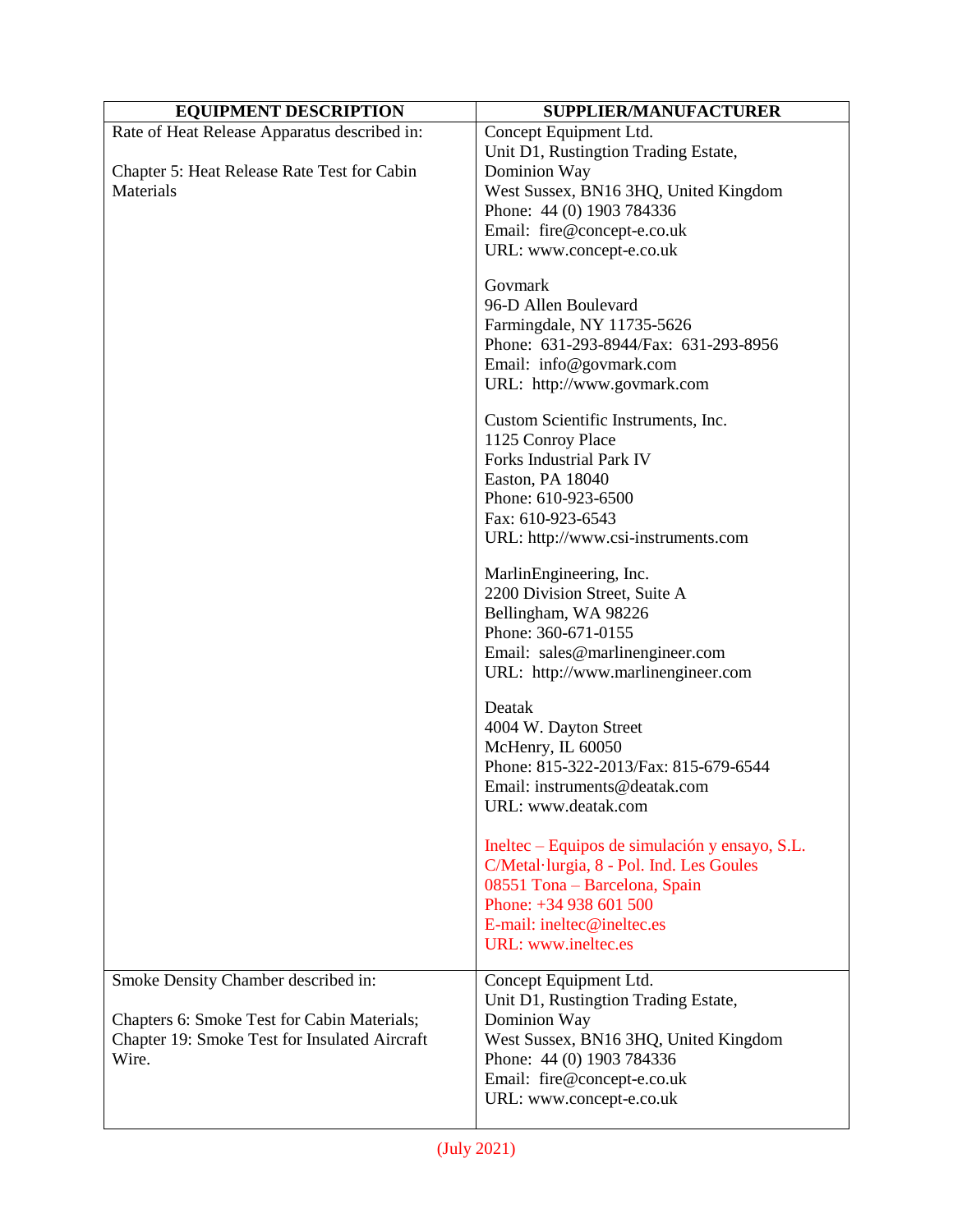| <b>EQUIPMENT DESCRIPTION</b>                  | <b>SUPPLIER/MANUFACTURER</b>                    |
|-----------------------------------------------|-------------------------------------------------|
| Smoke Density Chamber described in:           | Fire Testing Technology Limited                 |
|                                               | Charlwoods Road,                                |
| Chapters 6: Smoke Test for Cabin Materials;   | East Grinstead,                                 |
| Chapter 19: Smoke Test for Insulated Aircraft | West Sussex, RH19 2HL, United Kingdom           |
| Wire.                                         | Tel: +44 (0)1342 323600 Fax: +44 (0)1342 323608 |
|                                               | E-mail: sales@fire-testing.com                  |
|                                               | URL: www.fire-testing.com                       |
|                                               | <b>GBH</b> International<br>2 Friars Lane       |
|                                               | Mill Valley, CA, 94941                          |
|                                               | Phone: 415-388-8278/FAX: 415-795-9618           |
|                                               | Email: sales@gbhinternational.com               |
|                                               | URL: www.gbhinternational.com                   |
|                                               | Newport Scientific, Inc.                        |
|                                               | 8246-E Sandy Court<br>Jessup, MD 20794          |
|                                               | Phone: 301-498-6700/Fax: 301-490-2313           |
|                                               | Email: newport888@aol.com                       |
|                                               | URL: http://www.newport-scientific.com          |
|                                               | Govmark                                         |
|                                               | 96-D Allen Boulevard                            |
|                                               | Farmingdale, NY 11735-5626                      |
|                                               | Phone: 631-293-8944/Fax: 631-293-8956           |
|                                               | Email: info@govmark.com                         |
|                                               | URL: http://www.govmark.com                     |
|                                               | MarlinEngineering, Inc.                         |
|                                               | 2200 Division Street, Suite A                   |
|                                               | Bellingham, WA 98226                            |
|                                               | Phone: 360-671-0155                             |
|                                               | Email: sales@marlinengineer.com                 |
|                                               | URL: http://www.marlinengineer.com              |
|                                               | Deatak                                          |
|                                               | 4004 W. Dayton Street                           |
|                                               | McHenry, IL 60050<br>Phone: 815-322-2013        |
|                                               | Fax: 815-679-6544                               |
|                                               | Email: instruments@deatak.com                   |
|                                               | URL: www.deatak.com                             |
|                                               | Ineltec – Equipos de simulación y ensayo, S.L.  |
|                                               | C/Metal·lurgia, 8 - Pol. Ind. Les Goules        |
|                                               | 08551 Tona - Barcelona, Spain                   |
|                                               | Phone: +34 938 601 500                          |
|                                               | E-mail: ineltec@ineltec.es                      |
|                                               | URL: www.ineltec.es                             |
|                                               |                                                 |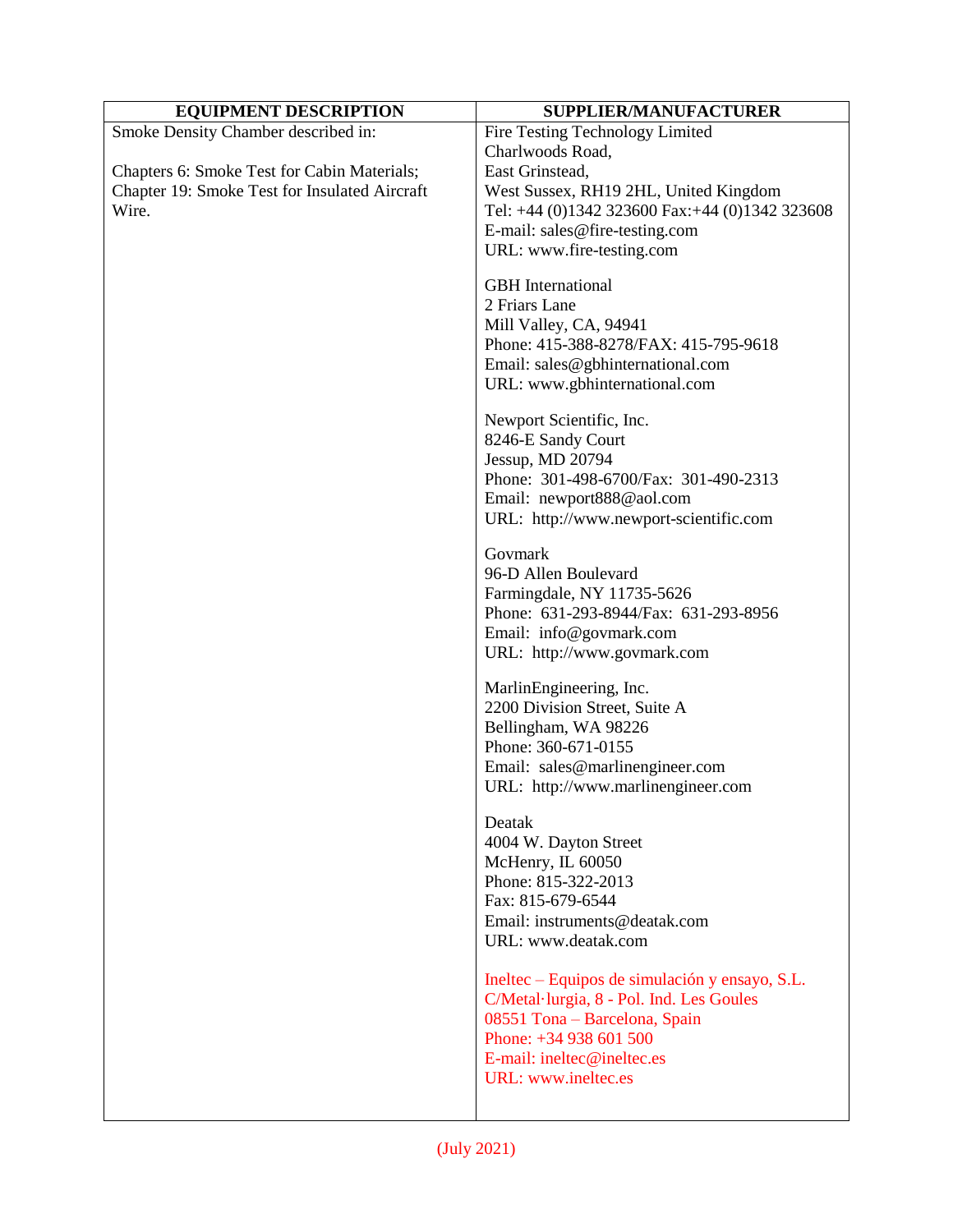| <b>EQUIPMENT DESCRIPTION</b>                                                                 | SUPPLIER/MANUFACTURER                           |
|----------------------------------------------------------------------------------------------|-------------------------------------------------|
| Water-cooled calorimeter described in:                                                       | <b>Medtherm Corporation</b>                     |
|                                                                                              | 2604 Newby Road                                 |
| Chapter 5: Heat Release Rate Test for Cabin                                                  | Huntsville, AL 35805                            |
| Materials;                                                                                   | Phone: 256-837-2000/Fax: 256-837-2001           |
| Chapter 8: Oil Burner Test for Cargo Liners;                                                 | Email: medthermco@aol.com                       |
| Chapter 9: Radiant Heat Testing of Evacuation                                                | URL: http://www.metherm.com                     |
| Slides, Ramps, and Rafts;                                                                    |                                                 |
| Chapter 11: Powerplant Hose Assemblies Test                                                  | <b>Vatell Corporation</b><br>240 Jannelle Road  |
| Chapter 12: Powerplant Fire Penetration Test.                                                | Christiansburg, VA 24073                        |
|                                                                                              | Phone: 540-961-3576/Fax: 540-953-3010           |
|                                                                                              | Email: mkt@vatell.com                           |
|                                                                                              | URL: http://www.vatell.com                      |
|                                                                                              | (Supplier of Thermogage™ products for heat-flux |
|                                                                                              | sensing and calibration).                       |
|                                                                                              | Ineltec – Equipos de simulación y ensayo, S.L.  |
|                                                                                              | C/Metal·lurgia, 8 - Pol. Ind. Les Goules        |
|                                                                                              | 08551 Tona - Barcelona, Spain                   |
|                                                                                              | Phone: +34 938 601 500                          |
|                                                                                              | E-mail: ineltec@ineltec.es                      |
|                                                                                              | <b>URL: www.ineltec.es</b>                      |
| Insulation/backing material used for specimen                                                | <b>Thermal Ceramics</b>                         |
| preparation, calorimeter mounting, baffle, etc.,                                             | 2102 Old Savannah Road                          |
| described in:                                                                                | Augusta, GA 30906                               |
|                                                                                              | Phone: 706-796-4200/Fax: 706-976-4398           |
| Chapter 5: Heat Release Rate Test for Cabin                                                  | Email: tceramics@thermalceramics.com            |
| Materials;                                                                                   | URL: http://www.morganthermalceramics.com       |
| Chapter 6: Smoke Test for Cabin Materials;                                                   | Ineltec – Equipos de simulación y ensayo, S.L.  |
| Chapter 7: Oil Burner Test for Seat Cushions;                                                | C/Metal·lurgia, 8 - Pol. Ind. Les Goules        |
| Chapter 8: Oil Burner Test for Cargo Liners;<br>Chapter 11: Powerplant Hose Assemblies Test; | 08551 Tona - Barcelona, Spain                   |
| Chapter 12: Powerplant Fire Penetration Test.                                                | Phone: +34 938 601 500                          |
|                                                                                              | E-mail: ineltec@ineltec.es                      |
|                                                                                              | URL: www.ineltec.es                             |
| Oil Burner Test Rigs described in:                                                           | Govmark                                         |
|                                                                                              | 96-D Allen Boulevard                            |
| Chapter 7: Oil Burner Test for Seat Cushions;                                                | Farmingdale, NY 11735-5626                      |
| Chapter 8: Oil Burner Test for Cargo Liners;                                                 | Phone: 631-293-8944/Fax: 631-293-8956           |
| Chapter 12: Powerplant Fire Penetration Test;                                                | Email: info@govmark.com                         |
| Chapter 15: Two Gallon Per Hour Oil Burner                                                   | URL: http://www.govmark.com                     |
| Certification Testing for Repaired Cargo                                                     | MarlinEngineering, Inc.                         |
| Compartment Liners.                                                                          | 2200 Division Street, Suite A                   |
|                                                                                              | Bellingham, WA 98226                            |
|                                                                                              | Phone: 360-671-0155                             |
|                                                                                              | Email: sales@marlinengineer.com                 |
|                                                                                              | URL: http://www.marlinengineer.com              |
|                                                                                              |                                                 |
|                                                                                              |                                                 |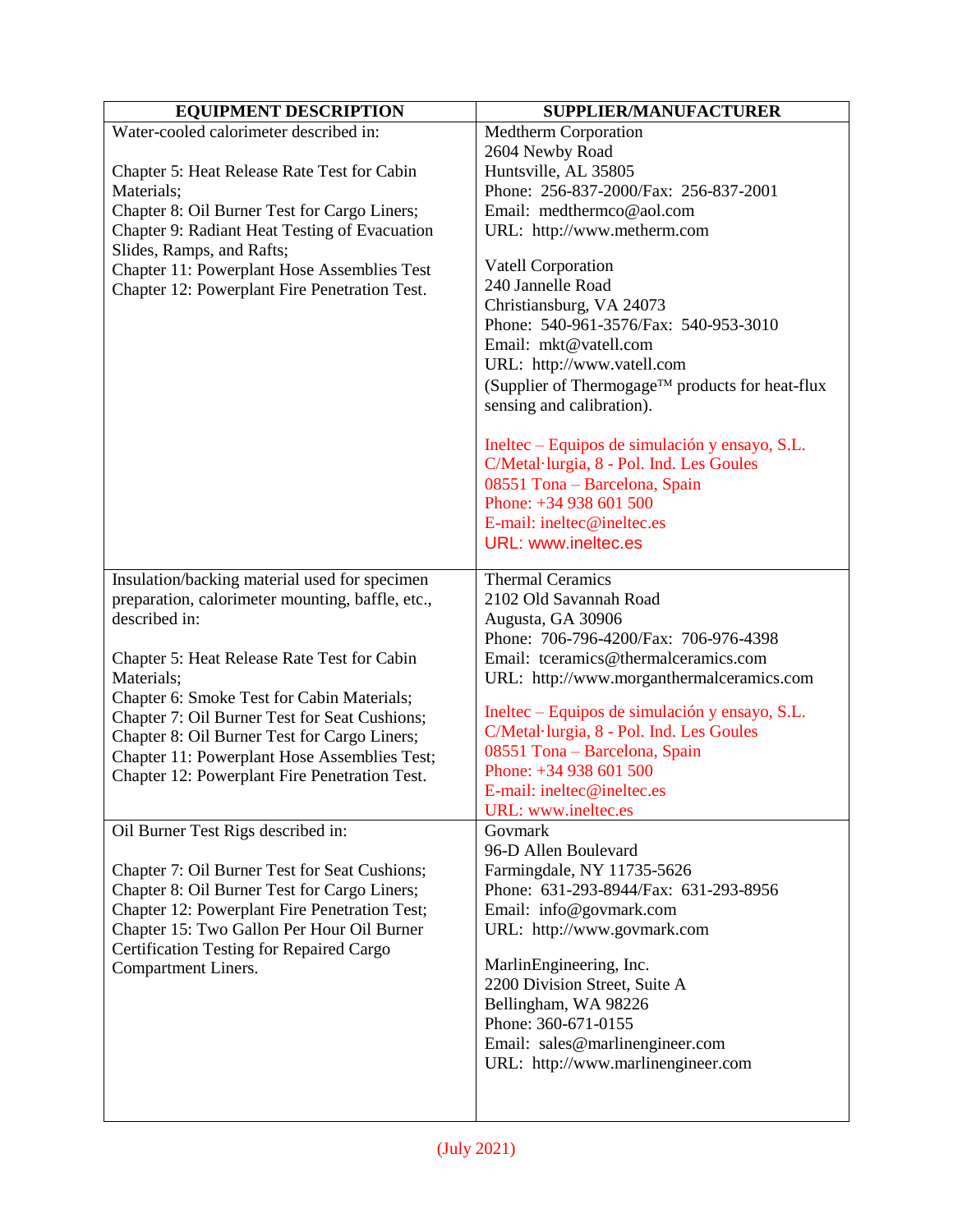| <b>EQUIPMENT DESCRIPTION</b>                        | SUPPLIER/MANUFACTURER                                |
|-----------------------------------------------------|------------------------------------------------------|
| Oil Burner Test Rigs described in:                  | Deatak                                               |
|                                                     | 4004 W. Dayton Street                                |
| Chapter 7: Oil Burner Test for Seat Cushions;       | McHenry, IL 60050                                    |
| Chapter 8: Oil Burner Test for Cargo Liners;        | Phone: 815-322-2013                                  |
| Chapter 12: Powerplant Fire Penetration Test;       | Fax: 815-679-6544                                    |
| Chapter 15: Two Gallon Per Hour Oil Burner          | Email: instruments@deatak.com                        |
| Certification Testing for Repaired Cargo            | URL: www.deatak.com                                  |
| Compartment Liners.                                 |                                                      |
|                                                     | Ineltec – Equipos de simulación y ensayo, S.L.       |
|                                                     | C/Metal·lurgia, 8 - Pol. Ind. Les Goules             |
|                                                     | 08551 Tona - Barcelona, Spain                        |
|                                                     | Phone: +34 938 601 500                               |
|                                                     | E-mail: ineltec@ineltec.es                           |
|                                                     | <b>URL:</b> www.ineltec.es                           |
| Aircraft Blanket Tester described in:               |                                                      |
|                                                     | Concept Equipment Ltd.                               |
| Chapter 18: Recommended Procedure for the 4-Ply     | Unit D1, Rustingtion Trading Estate,<br>Dominion Way |
| Horizontal Flammability Test for Aircraft Blankets. | West Sussex, BN16 3HQ, United Kingdom                |
|                                                     | Phone: 44 (0) 1903 784336                            |
|                                                     | Email: fire@concept-e.co.uk                          |
|                                                     | URL: www.concept-e.co.uk                             |
|                                                     |                                                      |
|                                                     | Govmark                                              |
|                                                     | 96-D Allen Boulevard                                 |
|                                                     | Farmingdale, NY 11735-5626                           |
|                                                     | Phone: 631-293-8944/Fax: 631-293-8956                |
|                                                     | Email: info@govmark.com                              |
|                                                     | URL: http://www.govmark.com                          |
|                                                     |                                                      |
|                                                     | Deatak                                               |
|                                                     | 4004 W. Dayton Street                                |
|                                                     | McHenry, IL 60050                                    |
|                                                     | Phone: 815-322-2013/Fax: 815-679-6544                |
|                                                     | Email: instruments@deatak.com<br>URL: www.deatak.com |
|                                                     |                                                      |
|                                                     | Fire Testing Technology Limited                      |
|                                                     | Charlwoods Road,                                     |
|                                                     | East Grinstead,                                      |
|                                                     | West Sussex, RH19 2HL, United Kingdom                |
|                                                     | Tel: +44 (0)1342 323600 Fax: +44 (0)1342 323608      |
|                                                     | E-mail: sales@fire-testing.com                       |
|                                                     | URL: www.fire-testing.com                            |
|                                                     |                                                      |
|                                                     | <b>GBH</b> International                             |
|                                                     | 2 Friars Lane                                        |
|                                                     | Mill Valley, CA, 94941                               |
|                                                     | Phone: 415-388-8278/FAX: 415-795-9618                |
|                                                     | Email: sales@gbhinternational.com                    |
|                                                     | URL: www.gbhinternational.com                        |
|                                                     |                                                      |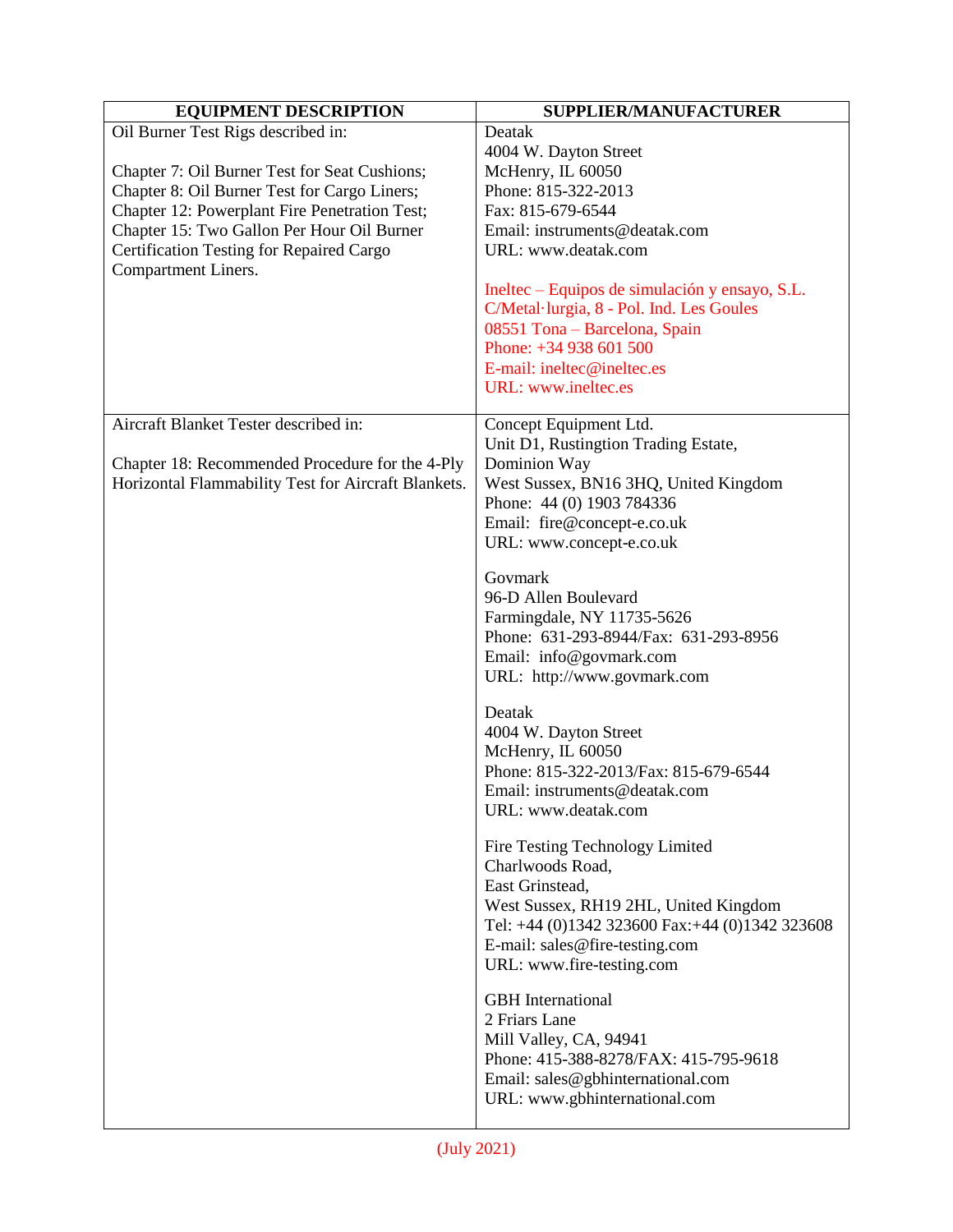| <b>EQUIPMENT DESCRIPTION</b>                                                                           | <b>SUPPLIER/MANUFACTURER</b>                                                               |
|--------------------------------------------------------------------------------------------------------|--------------------------------------------------------------------------------------------|
| Chapter 18: Recommended Procedure for the 4-Ply<br>Horizontal Flammability Test for Aircraft Blankets. | Ineltec – Equipos de simulación y ensayo, S.L.<br>C/Metal·lurgia, 8 - Pol. Ind. Les Goules |
|                                                                                                        | 08551 Tona - Barcelona, Spain                                                              |
|                                                                                                        | Phone: +34 938 601 500                                                                     |
|                                                                                                        | E-mail: ineltec@ineltec.es                                                                 |
|                                                                                                        | URL: www.ineltec.es                                                                        |
| Radiant Heat Panel Test Apparatus described in:                                                        | Concept Equipment Ltd.                                                                     |
|                                                                                                        | Unit D1, Rustingtion Trading Estate,                                                       |
| Chapter 23: Test Method to Determine the                                                               | Dominion Way                                                                               |
| Flammability and Flame Propagation                                                                     | West Sussex, BN16 3HQ, United Kingdom                                                      |
| Characteristics of Thermal/Acoustic Insulation                                                         | Phone: 44 (0) 1903 784336                                                                  |
| Materials.                                                                                             | Email: fire@concept-e.co.uk                                                                |
|                                                                                                        | URL: www.concept-e.co.uk                                                                   |
|                                                                                                        | Fire Testing Technology Limited                                                            |
|                                                                                                        | Charlwoods Road,                                                                           |
|                                                                                                        | East Grinstead,                                                                            |
|                                                                                                        | West Sussex, RH19 2HL, United Kingdom<br>Tel: +44 (0)1342 323600 Fax: +44 (0)1342 323608   |
|                                                                                                        | E-mail: sales@fire-testing.com                                                             |
|                                                                                                        | URL: www.fire-testing.com                                                                  |
|                                                                                                        |                                                                                            |
|                                                                                                        | <b>GBH</b> International<br>2 Friars Lane                                                  |
|                                                                                                        | Mill Valley, CA, 94941                                                                     |
|                                                                                                        | Phone: 415-388-8278/FAX: 415-795-9618                                                      |
|                                                                                                        | Email: sales@gbhinternational.com                                                          |
|                                                                                                        | URL: www.gbhinternational.com                                                              |
|                                                                                                        |                                                                                            |
|                                                                                                        | Govmark                                                                                    |
|                                                                                                        | 96-D Allen Boulevard<br>Farmingdale, NY 11735-5626                                         |
|                                                                                                        | Phone: 631-293-8944/Fax: 631-293-8956                                                      |
|                                                                                                        | Email: info@govmark.com                                                                    |
|                                                                                                        | URL: http://www.govmark.com                                                                |
|                                                                                                        | Deatak                                                                                     |
|                                                                                                        | 4004 W. Dayton Street                                                                      |
|                                                                                                        | McHenry, IL 60050                                                                          |
|                                                                                                        | Phone: 815-322-2013/Fax: 815-679-6544                                                      |
|                                                                                                        | Email: instruments@deatak.com                                                              |
|                                                                                                        | URL: www.deatak.com                                                                        |
|                                                                                                        | MarlinEngineering, Inc.                                                                    |
|                                                                                                        | 2200 Division Street, Suite A                                                              |
|                                                                                                        | Bellingham, WA 98226                                                                       |
|                                                                                                        | Phone: 360-671-0155                                                                        |
|                                                                                                        | Email: sales@marlinengineer.com                                                            |
|                                                                                                        | URL: http://www.marlinengineer.com                                                         |
|                                                                                                        |                                                                                            |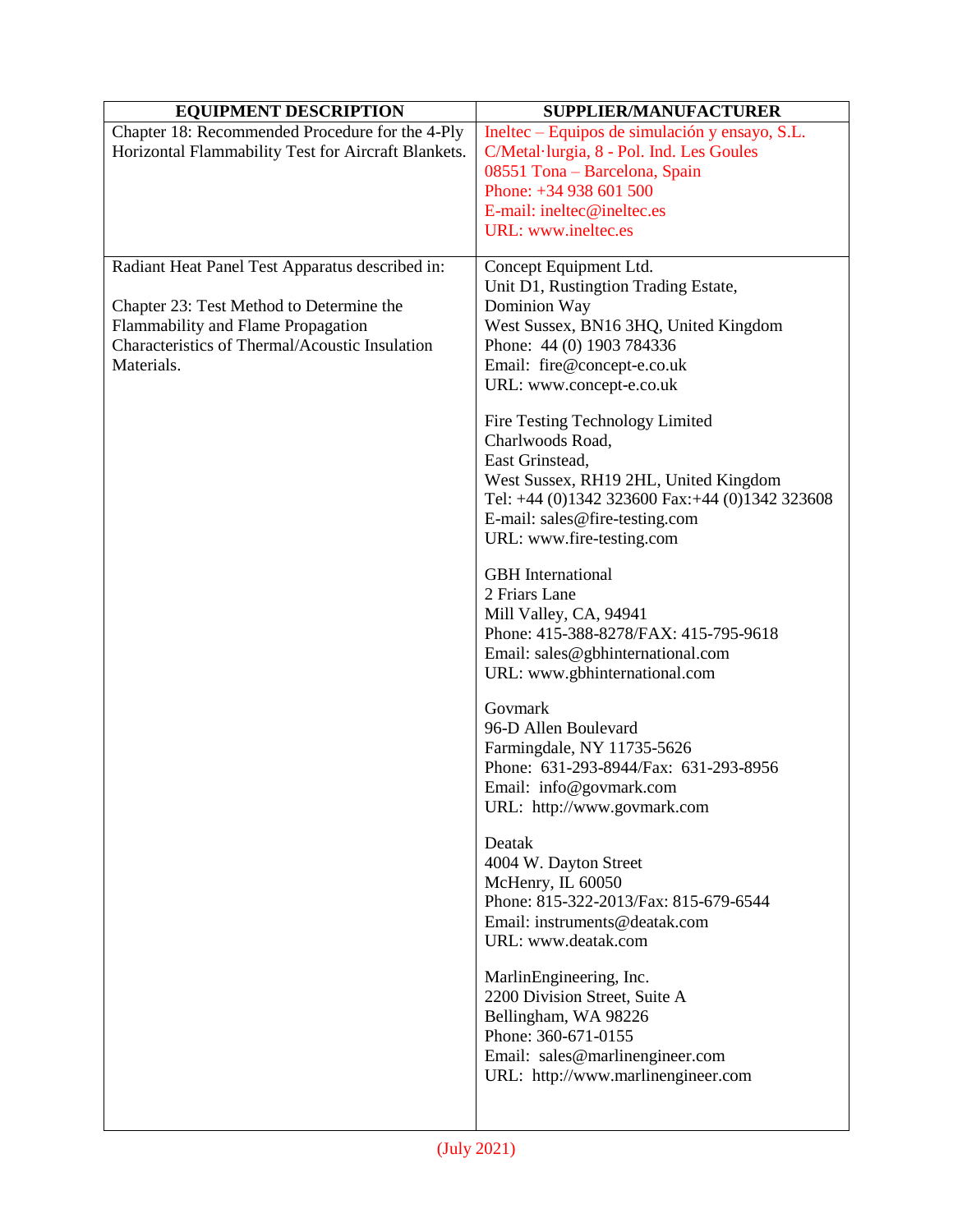| <b>EQUIPMENT DESCRIPTION</b>                                                         | SUPPLIER/MANUFACTURER                                                                      |
|--------------------------------------------------------------------------------------|--------------------------------------------------------------------------------------------|
| Radiant Heat Panel Test Apparatus described in:                                      | Ineltec – Equipos de simulación y ensayo, S.L.<br>C/Metal·lurgia, 8 - Pol. Ind. Les Goules |
| Chapter 23: Test Method to Determine the                                             | 08551 Tona - Barcelona, Spain                                                              |
| Flammability and Flame Propagation<br>Characteristics of Thermal/Acoustic Insulation | Phone: +34 938 601 500<br>E-mail: ineltec@ineltec.es                                       |
| Materials.                                                                           | URL: www.ineltec.es                                                                        |
|                                                                                      |                                                                                            |
| NexGen Burner Test Rig described in:                                                 | Concept Equipment Ltd.<br>Unit D1, Rustingtion Trading Estate,                             |
| Chapter 24: Test Method to Determine the                                             | Dominion Way                                                                               |
| Burnthrough Resistance of Thermal/Acoustic<br><b>Insulation Materials.</b>           | West Sussex, BN16 3HQ, United Kingdom                                                      |
|                                                                                      | Phone: 44 (0) 1903 784336<br>Email: fire@concept-e.co.uk                                   |
|                                                                                      | URL: www.concept-e.co.uk                                                                   |
|                                                                                      | Govmark<br>96-D Allen Boulevard                                                            |
|                                                                                      | Farmingdale, NY 11735-5626                                                                 |
|                                                                                      | Phone: 631-293-8944/Fax: 631-293-8956                                                      |
|                                                                                      | Email: info@govmark.com                                                                    |
|                                                                                      | URL: http://www.govmark.com                                                                |
|                                                                                      | MarlinEngineering, Inc.                                                                    |
|                                                                                      | 2200 Division Street, Suite A                                                              |
|                                                                                      | Bellingham, WA 98226                                                                       |
|                                                                                      | Phone: 360-671-0155<br>Email: sales@marlinengineer.com                                     |
|                                                                                      | URL: http://www.marlinengineer.com                                                         |
|                                                                                      | Custom Scientific Instruments, Inc.                                                        |
|                                                                                      | 1125 Conroy Place<br>Forks Industrial Park IV                                              |
|                                                                                      | Easton, PA 18040                                                                           |
|                                                                                      | Phone: 610-923-6500                                                                        |
|                                                                                      | Fax: 610-923-6543                                                                          |
|                                                                                      | URL: http://www.csi-instruments.com                                                        |
|                                                                                      | Deatak<br>4004 W. Dayton Street                                                            |
|                                                                                      | McHenry, IL 60050                                                                          |
|                                                                                      | Phone: 815-322-2013/Fax: 815-679-6544                                                      |
|                                                                                      | Email: instruments@deatak.com                                                              |
|                                                                                      | URL: www.deatak.com                                                                        |
|                                                                                      | Ineltec – Equipos de simulación y ensayo, S.L.<br>C/Metal·lurgia, 8 - Pol. Ind. Les Goules |
|                                                                                      | 08551 Tona - Barcelona, Spain                                                              |
|                                                                                      | Phone: +34 938 601 500                                                                     |
|                                                                                      | E-mail: ineltec@ineltec.es                                                                 |
|                                                                                      | URL: www.ineltec.es                                                                        |
|                                                                                      |                                                                                            |